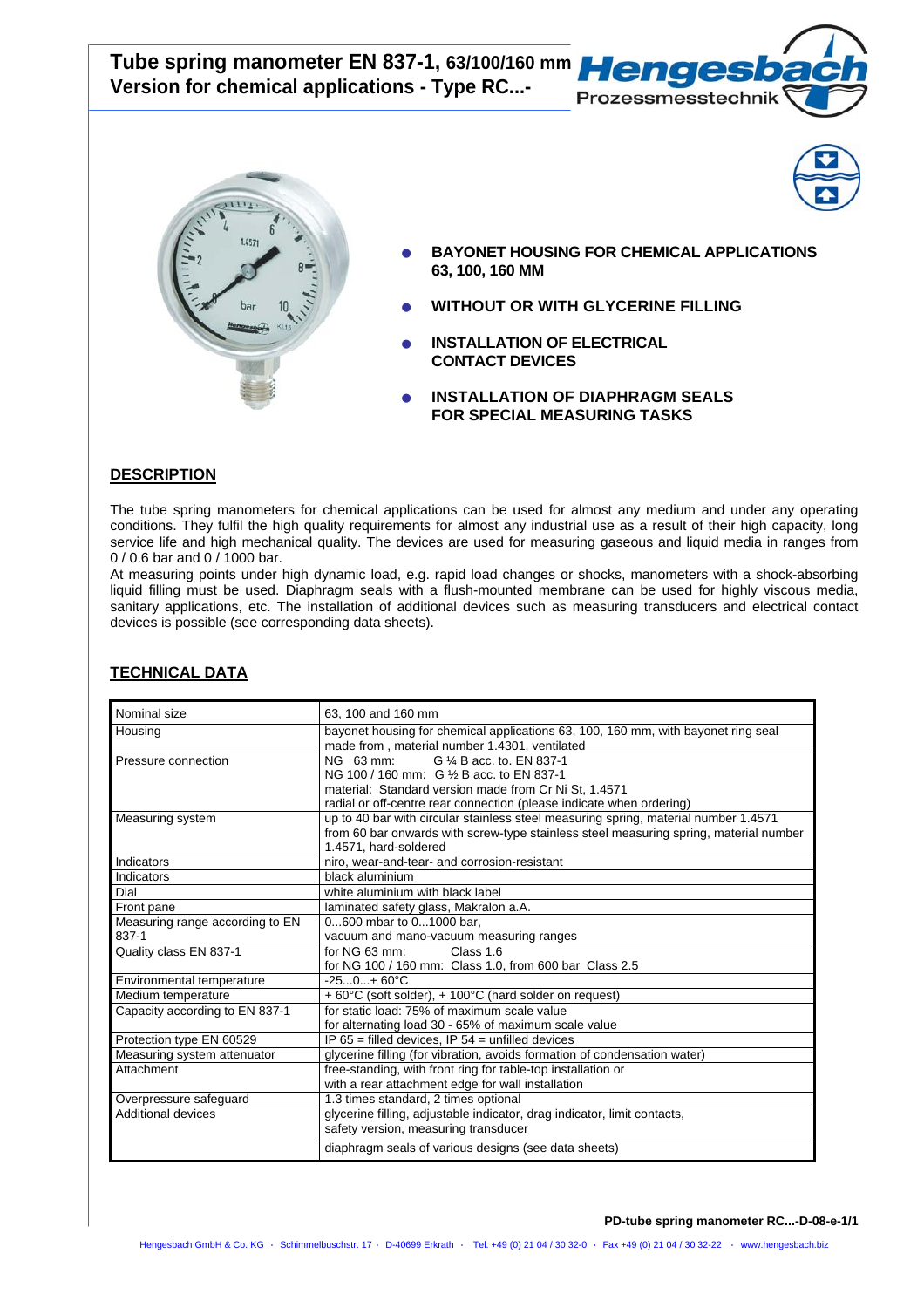# Tube spring manometer EN 837-1, 63/100/160 mm Henges Version for chemical applications - Type RC...-



# Bottom connection



**Bottom connection** Rear edge Reference letter: Rh



Bottom connection Front ring Reference letter: Fr



Rear off-centre connection Reference letter: r

 $h1$ 

SW  $g1$ 

#### Rear centre connection Reference letter: rm



Rear centre connection Rear edge Reference letter: rmRh



Rear edge

Rear off-centre connection Front ring Reference letter: rFr



 $n<sub>1</sub>$ 

Rear off-centre connection Front ring with bracket Reference letter: rBfr

 $\Box$ 

 $h1$ 



Rear centre connection Frontring with bracket Reference letter: rmBfr



## Dimensions (mm) and mass (kg)

| Nominal size<br><b>NG</b> | а    | a1   | b  | b1 | b2   | b <sub>3</sub> | с | c1          | c2 | c3 |    | D <sub>1</sub> | d1 | d2 | d <sub>3</sub> |
|---------------------------|------|------|----|----|------|----------------|---|-------------|----|----|----|----------------|----|----|----------------|
| 63                        | 12,5 | 15,5 | 35 | 36 | 37.5 | 38,5           | ັ | $\sim$<br>- | 13 | 13 | 64 | 67             | 75 | 85 | 3,7            |
|                           |      |      |    |    |      |                |   |             |    |    |    |                |    | .  |                |

|    |       | ا ا      |    | q1 | h± ' | $h1 \pm 1$ |     | o*<br>১। | s2 | s3 | SW | <b>RCh</b> | Mass (approx.)<br><b>RChG</b> |
|----|-------|----------|----|----|------|------------|-----|----------|----|----|----|------------|-------------------------------|
| 18 | G ¼ B | 1/4" NPT | 58 | 58 | 54   | 54         | 8.5 |          |    |    | 14 | 0,180      | 0.250                         |

#### PD-tube spring manometer RC...-D-e-08-1/2



Rear off-centre connection

Reference letter: rRh

 $s1$ ⊕  $\sigma$ 

Rear centre connection Frontring Reference letter: rmFr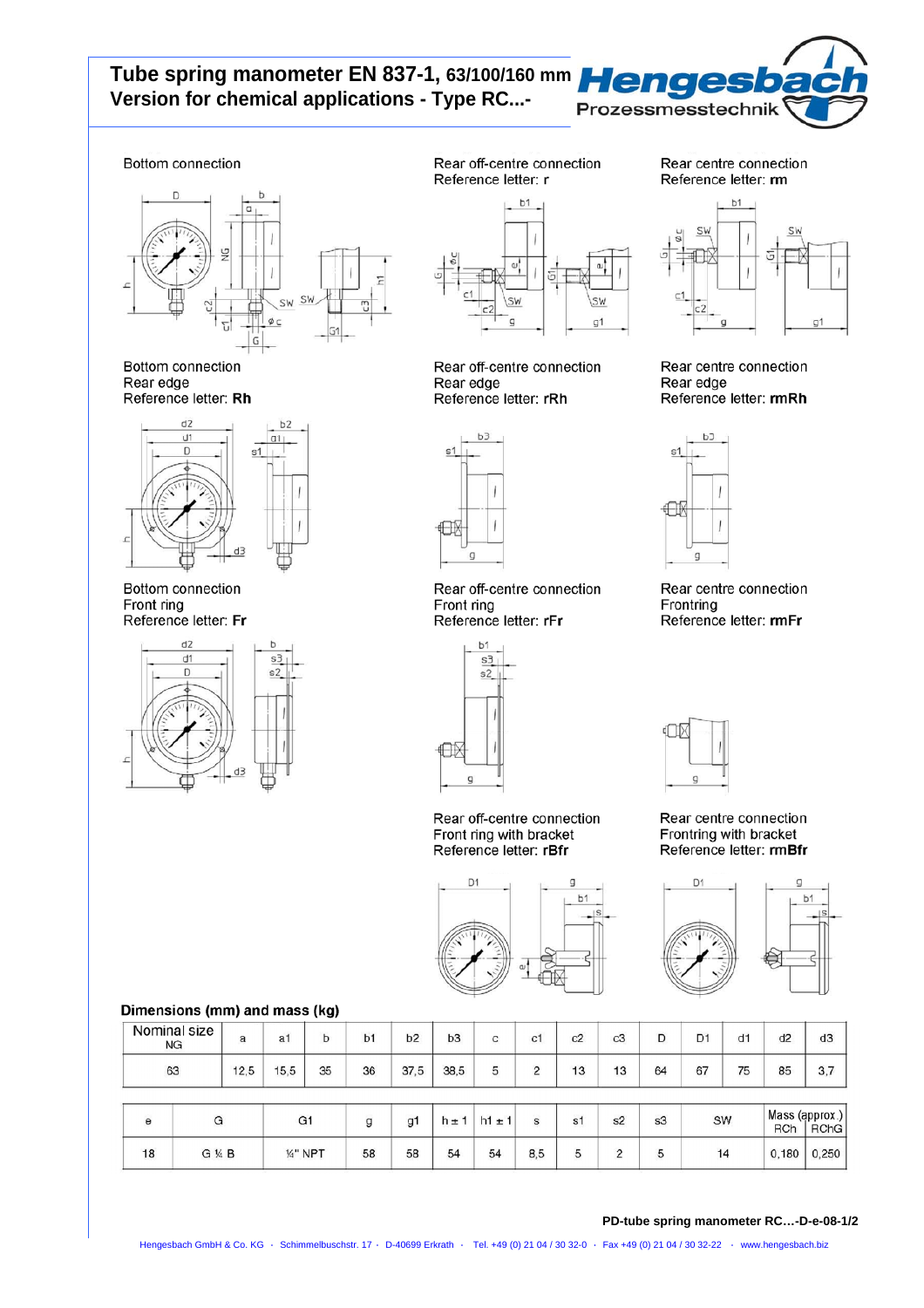# Tube spring manometer EN 837-1, 63/100/160 mm Henges Version for chemical applications - Type RC...-



b1

### **Bottom connection**

Bottom connection

<u>For dry version:</u><br>Fixed front ring with slots

Only Type RCH 160:<br>Rear off-centre connection

Front ring with bracket

Reference letter: rBFr

and loose cover ring.

 $d2$ 

 $d1$ 

D

ď

Front ring  $2$ Reference letter: Fr

 $\mathbf{r}$ 

Rear off-centre connection Reference letter: r

Bottom connection Rear edge<sup>1)</sup> Reference letter: Rh

 $d<sub>2</sub>$ 

Rear connection Rear edge<sup>2)</sup> Reference letter: rRh





 $d1$  $a1$ D  $|s|$ 



Rear off-centre connection Front ring  $2$ Reference letter: rFr





<u>For dry version:</u><br>Fixed front ring with slots and loose cover ring.

For filled housing:<br>With lugs welded to<br>the housing and a<br>loose front ring

**Safety apertures** 

Blow-out screw connection<br>for Type RChG 160 Blow-out Ø 1" (25.4 mm)<br>for Types RCh 100, 160, 250



for RChG 100: Ø 40 mm

Dimensions (mm) and mass (kg)

| $\mathbf{H}$ |              | $\sim$ |    | $\sim$         | $\mathbf{L}$        | $1 - 4$ | <b>CONTRACTOR</b> | $-4$                    | $-\alpha$ | $-2$           | $-1$ | O(11) | O(1114) |                   | Mass (approx.)    |                |
|--------------|--------------|--------|----|----------------|---------------------|---------|-------------------|-------------------------|-----------|----------------|------|-------|---------|-------------------|-------------------|----------------|
| 160          | 15,5         | 19     | 51 | 54             | 52.6<br>6           | 3       | 20                | <b>CONTRACTOR</b><br>19 | 161       | 167            | 178  | 196   | 5,8     | 52                | 92,5              | 91,5           |
| 100          | 20           | 23,5   | 55 | 58,5           |                     |         |                   |                         | 101       | 106            | 116  | 132   | 4.8     | 30                | 97                | 96             |
| <b>NG</b>    | And Co.<br>a | a1     | b  | b <sub>1</sub> | <b>COLLEGE</b><br>с | c1      | c2                | c3                      | D         | D <sub>1</sub> | d1   | d2    | d3      | <b>SALES</b><br>θ | <b>STATE</b><br>g | g <sub>1</sub> |

| ΝG  | G                   | G <sub>1</sub>     |     | h1  | s          | s1 | s2 | s3 | s <sub>4</sub> | SW | SW <sub>1</sub> | <b>RCh</b> | Mass (approx.)<br><b>RChG</b> |
|-----|---------------------|--------------------|-----|-----|------------|----|----|----|----------------|----|-----------------|------------|-------------------------------|
| 100 |                     |                    | 87  | 84  | $\sim$     |    | 6  |    | 10             |    |                 | 0,60       | 0.95                          |
| 160 | $G\frac{1}{2}B^{3}$ | $\frac{1}{2}$ "NPT | 115 | 114 | $\epsilon$ | 6  |    |    |                | 22 | $-17$           | , 10       | 1,95                          |
|     |                     |                    |     |     |            |    |    |    |                |    |                 |            |                               |



s2

S

⊣⊠

Š

For filled version:<br>With lugs welded to the housing<br>and a loose front ring

NG 100 only according to Data Sheet 1202: Rear off-centre connection Front ring with bracket, flanged ring

(Safety multilayer glass not available)



PD-tube spring manometer RC...-D-e-08-1/3